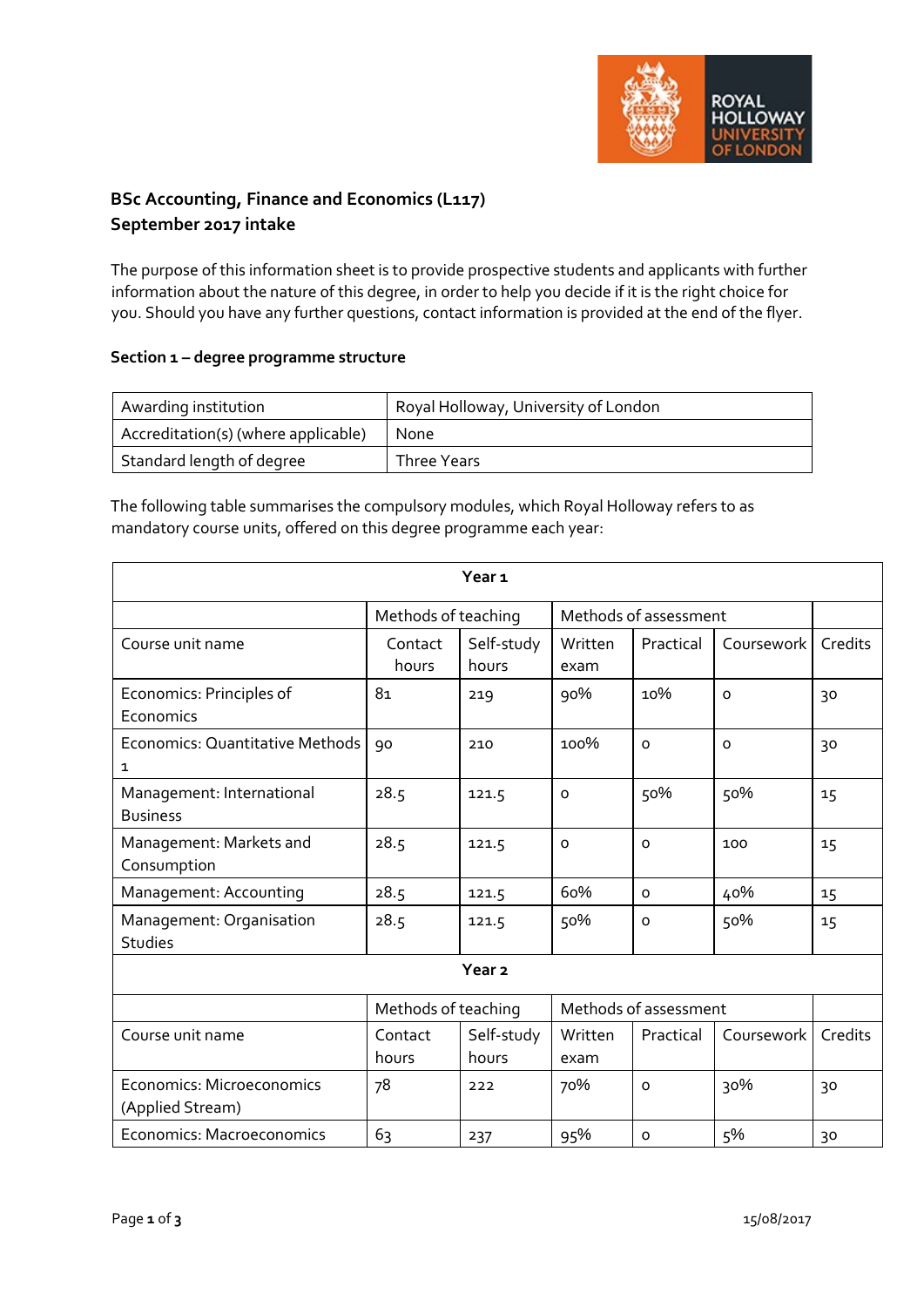

| Management: Strategic<br>Management                | 25.5                | 124.5               | 70%             | $\Omega$              | 30%        | 15      |
|----------------------------------------------------|---------------------|---------------------|-----------------|-----------------------|------------|---------|
| Management: Managerial<br>Accounting               | 28.5                | 121.5               | 60%             | $\Omega$              | 40%        | 15      |
| Management: Financial<br>Management                | 28.5                | 121.5               | 60%             | $\Omega$              | 40%        | 15      |
| Management: Employability                          | 28.5                | 121.5               | 35%             | $\circ$               | 65%        | 15      |
| Year $\overline{3}$                                |                     |                     |                 |                       |            |         |
|                                                    |                     |                     |                 |                       |            |         |
|                                                    | Methods of teaching |                     |                 | Methods of assessment |            |         |
| Course unit name                                   | Contact<br>hours    | Self-study<br>hours | Written<br>exam | Practical             | Coursework | Credits |
| Financial Economics 1                              | 29                  | 121                 | 90%             | $\Omega$              | 10%        | 15      |
| <b>Financial Economics 2</b>                       | 29                  | 121                 | 90%             | $\Omega$              | 10%        | 15      |
| Management: Strategic<br>Management and Accounting | 28.5                | 121.5               | 30%             | 10%                   | 60%        | 15      |

In addition to these mandatory course units, there will be a number of optional course units available during the course of your degree. The following table lists a selection of optional course units that are likely to be available. Please note that although the College will keep changes to a minimum, new units may be offered or existing units may be withdrawn, for example, in response to a change in staff. You will be informed if any significant changes need to be made.

| Year <sub>1</sub> | Year <sub>2</sub> | Year 3                     |
|-------------------|-------------------|----------------------------|
| None              | None              | Economics: Experimental    |
|                   |                   | Economics                  |
|                   |                   | Economics: Economics of    |
|                   |                   | Warfare                    |
|                   |                   | Management: Accounting for |
|                   |                   | Sustainability             |
|                   |                   | Management: Corporate      |
|                   |                   | Governance                 |

As part of your degree programme you may be required to complete a course to develop your study skills, for example a course in academic writing skills. Courses such as these often do not carry credit but passing the course may be a requirement to progress to the next year of study.